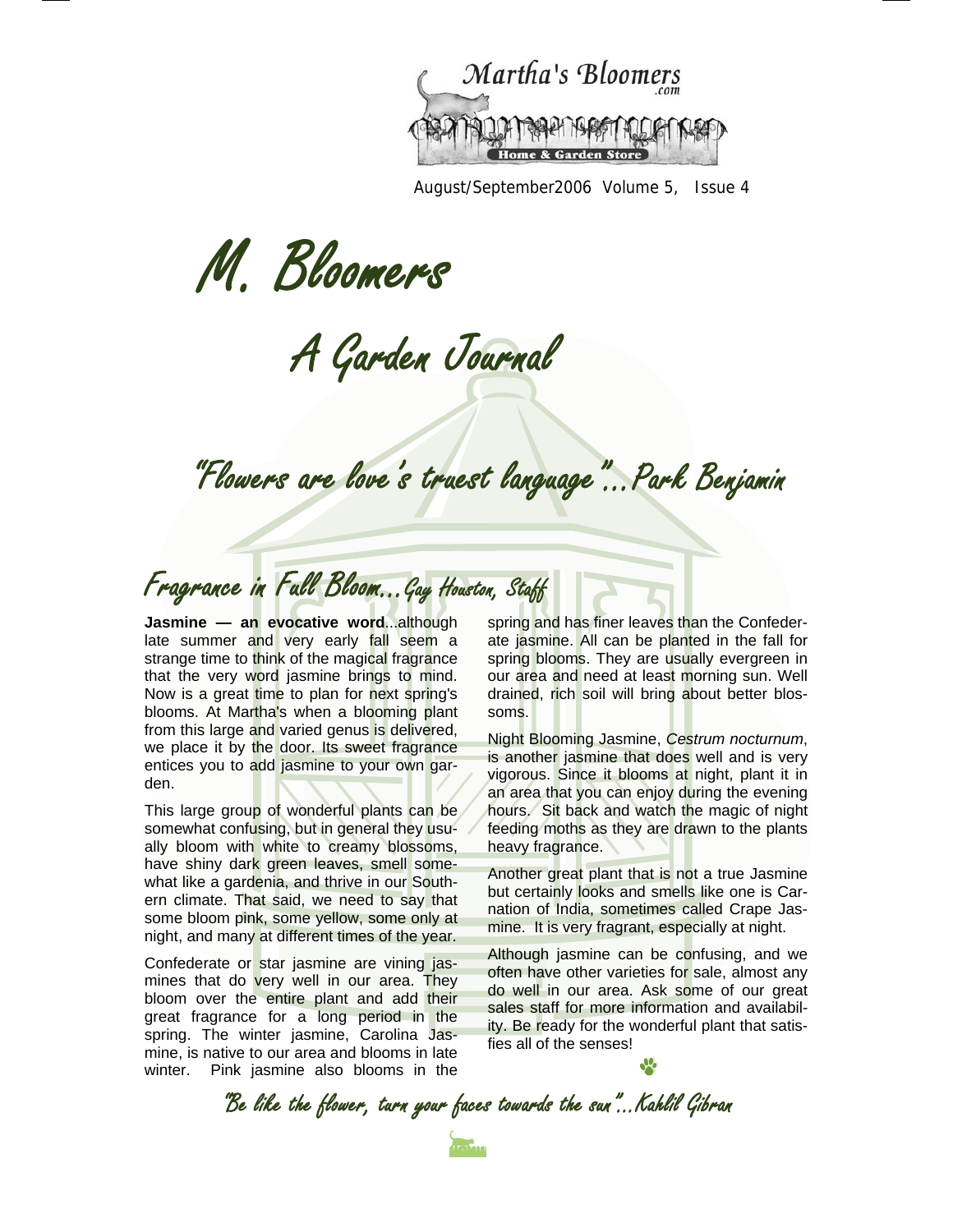## Jamaica, in Your Own Backyard…David Albrecht, Horticulturist

**Jamaican allspice**, also known as Jamaican pepper, West Indian bay-leaf, and pimento tree, originated, as the name implies, from Jamaica. Even though it may never flower out of its native range, it does make for an interesting specimen tree in a pot on the patio, due to its large, glossy aromatic foliage, and its exfoliating bark. However, this is a Zone 10 plant and will freeze if left outside below  $28^0$  F.

Allspice is a member of the Myrtle family which also includes eucalyptus, clove, and guava. Its Latin name *Pimenta dioica* has a confusing history, because the genus *Pimenta* comes from the Spanish name for black pepper. It was initially termed this by the Spanish explorers when they discovered it in Central America in the  $16<sup>th</sup>$  century. This term was used since its shape resembles the black pepper corn, and the Spanish explorers were so intent on finding a new source for black pepper. Since the

Spaniards exclusively imported this spice to  $16<sup>th</sup>$ century Europe, the name pimenta was introduced into many European languages, and still remains to this day.

The aromatic foliage smells like cloves with hint of nutmeg and cinnamon, hence the name allspice. The taste is similar, but has an added peppery flavor. The edible portion used in most cooking is the ground, dried, and unripe fruit. Allspice is used in ketchup, pickles, pumpkin pie and various cakes and candies.

Jamaica is the primary exporter of allspice, and a few other countries produce it such as Mexico, Trinidad, Cuba, and Honduras, but the quality is considered inferior to the true Jamaican allspice. The leaves dry well and are large, so they make good book marks. Allspice can also be used in potpourri.

# Good Bug or Bad Bug?...Sharon Murry, Staff

Our world is made up of many different insects or as many of us call them, bugs! When you see something crawling or flying around, our first instinct is to "step on it", or "swat it". How many of us wonder if it is a 'good bug' or a 'bad bug'? Whether it is at the beach, in the desert, on the mountain tops, on ranch land or in our back yard, there will always be bugs. Sometimes it's hard to believe that "everything has a purpose". Although bugs can be real pests, some bugs are very beneficial. The trick is to determine which bugs are "good" and which bugs are "bad". We do not have to be an entomologist to determine this. The "bad" bugs are those that have an adverse impact on human or plant life.

There are many ways of controlling the bad bugs while keeping the beneficial bugs healthy. Cleanliness is first, especially for indoor pests like cockroaches, ants and houseflies. After properly identifying the pest, estimate the population and then you can obtain the correct natural enemy or herbicide.

• For example, gecko lizards and beneficial nematodes will help control cockroaches and ant larvae, while diatomaceous earth will help control those that get away.

• Mosquitoes are pests and as everyone knows, may carry the West Nile virus and other diseases. Bats, purple martins, hummingbirds, spiders and many of the 'good' bugs love to dine on mosquitoes.

• All wasps are generally considered 'good' bugs. The Mud Dauber wasp's favorite food is the black widow spider. Of all the species of spiders, only two are generally considered 'bad', the Black Widow and the Brown Recluse. One of the most beneficial garden spiders is the giant black and yellow Argiope. It looks like it might be mean, but it in fact will capture moths, whiteflies, mosquitoes and many other 'bad' bugs. It is known for spinning zigzag webbing across the center of its web and it will always be upside down. (Although, spiders are not considered insects, we included them as beneficials.) Trichogramma Wasps are very beneficial. They look like tiny gnats and parasitize their eggs inside the host egg. They are known to control caterpillars.

• Lady Beetle or Ladybug, as it's more commonly known, is a very beneficial insect. They love to eat the aphids that ruin your roses and tomatoes. They also eat mites and other small pests. Their main enemy is human applications of toxic chemicals.

Lacewing is another very beneficial insect. Get to know the larval stage—it looks like tiny alligators. The adult lacewings feed on aphids, thrips, mites, mealy bugs, corn earworms and many other 'bad' bugs. The adult lacewings can be green or brown, are approximately ¾" long and have veined, 'lacy' wings.

These are only a few examples of the good and bad bugs you will probably see in your yard. Get to know what they are before you stomp on it or swat it. Malcolm Becks "Texas Bug Book" is a good reference book on good and bad bugs. Martha's Bloomers also carries live lady bugs and beneficial nematodes and you may purchase a mail-in kit for Trichogramma Wasps. Be careful when applying toxic chemicals to your landscape or garden as the chemicals will kill the good and the bad. Once you start observing the insects in your yard, you may find it very interesting understanding their purpose on earth.

**Editor's Note:** Beware of products advertising to kill all the bugs in your yard. They kill the good ones too.

"Look deep into nature, and then you will understand everything better"...Albert Schweitzer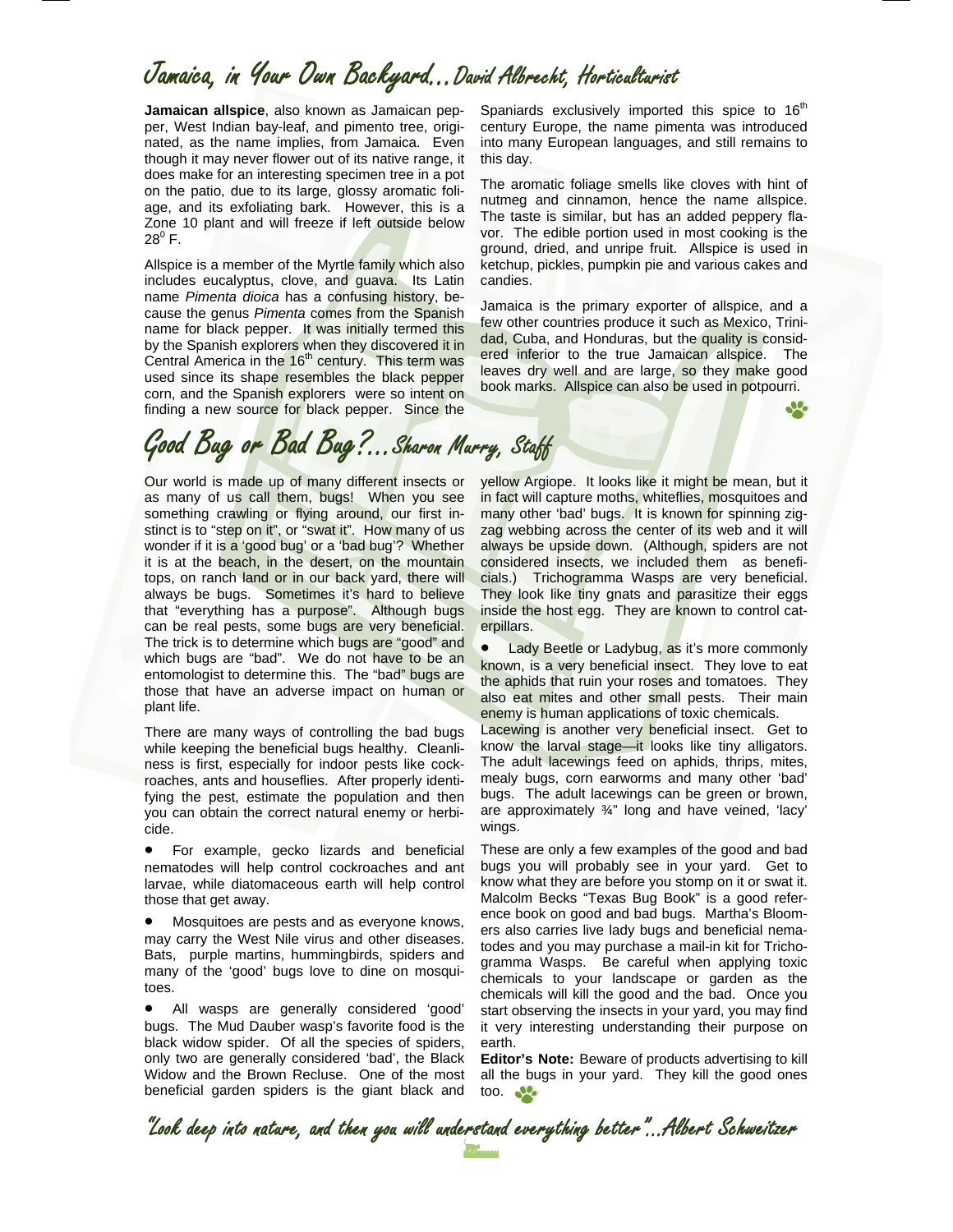## Roses…Vickie Deike, Landscape Designer

**Roses...**often we are asked what would be a good evergreen, flowering shrub to use as a foundation planting up against the house. As far as a flowering selection goes, options are somewhat limited. Many people would like to use azaleas because of their tremendous show in the spring. However, since most of the Brazos Valley has unsuitable growing conditions for the azalea, it is not always a good recommendation. But, there is a fairly new shrub that we have been keeping my eye on and whole-heartedly recommend to anyone in our area, and across the state for that matter. This shrub has beautiful dark green foliage and more flower power than any other plant we know. We have used it as a specimen planting and as a hedge in many different gardens and it has performed beautifully each time. What is this miracle shrub you ask…..well, actually, it is a rose, the Knock Out Rose.

Before you stop reading because "roses are too difficult to grow", let me explain. The Knock Out is a virtually disease free, maintenance free plant that blooms constantly. There is no need to dead-head and almost no need to prune, unless you want to maintain it at a certain height. The Knock Out was introduced in 2000. Since then it has been designated as a Texas Superstar<sup>TM</sup> plant and as an EarthKind™ rose (both are programs run by Texas A&M University). These designations have been received because of its ability to not only grow, but thrive in less than ideal conditions across the state with little to no care. To learn more about these programs visit http://aggiehorticulture.tamu.edu/. The Knock Out is evergreen so it can be used as a foundation planting. Without pruning it can reach a 4'-5' height. With shearing it can be maintained at 3'. The blooms are considered red, however I would call them a vibrant pink. It does need a minimum of 5 hours of full sun, more sun would of course encourage more blooming. Because of the success of the Knock Out, variations of the rose have been developed. There is a Pink Knock Out, which is a light pink color. There is a Blushing Knock Out, which is a pale pink. The latest addition is the Double Knock Out, which is the same color as the original, "red", but it has more than double the petals per flower for a ruffled look and is a bit shorter, growing 3' to 4'. Keep in mind that while these variations have been derived from the original Knock Out and are advertised as having the same disease resistant / maintenance free qualities they have not received the Texas Superstar<sup>™</sup> or EarthKind™ designation that the original has, at least not yet.

If you want to be on the cutting edge of this new disease free generation of roses, you will want to also pick up a Home Run Rose which was just introduced this year. The Home Run is a cross between the Knock Out and another unnamed rose. It was developed to have the same qualities as the Knock Out, only even more resistance to powdery mildew. It is more compact at 3' to 4' and is a darker red color. It has not been named as a Texas Superstar<sup>™</sup> or as an Earthkind ™rose but with Knock Out for a parent it is definitely an "up and comer".

Start Planning Now for Your Cool Fall Afternoon Retreats! Martha's Bloomers' Landscape Department offers the following Services Custom Garden Design: Unique designs created for specific needs and styles *Lardscape Installation:* Planting Beds, Patios, Walkways, Stone Features & Drainage Systems Water Gardens: Backyard Ponds, Waterfalls, Streams, Disappearing Fountains **Call Vickie Deike, Landscape Designer at (936) 870-6622** 

"The man who carries a cat by the tail, learns something that can be learned in no other way"...Mark Twain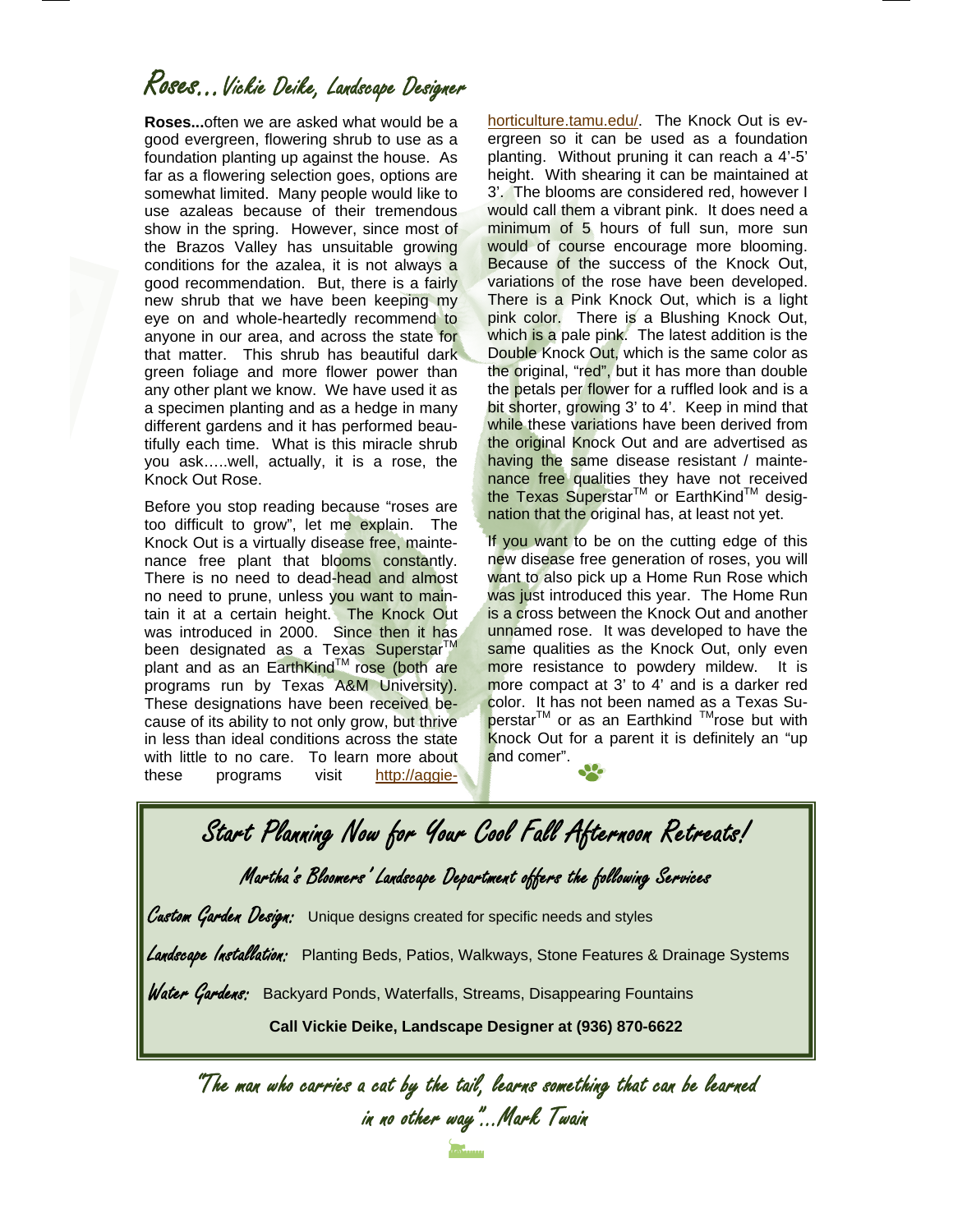## What's Cooking at the Café…Melissa Rodriguez, Staff

Join us for Italian Day on the first Thursday of every month! Enjoy our delicious Italian Cuisine and our homemade Wine-a-Ritas! Bon apetite!!!

Summer's heat keeping you out of the kitchen? Let Café M. Bloomers cool off your kitchen by

## Floral Design Tips…Tricia Barksdale, Petals 'n Bloomers

Dr. James Del Prince, featured writer for Flora magazine, suggests using some principles from art when designing with flowers. One principle is to "avoid a sore thumb". No single part of the arrangement should be so strong as to negate the rest of it. Just as a sore thumb makes one unable to think about anything else, so does a glaring focal point.

A second principle recommended by Dr. Del Prince is to "keep everything connected". For example, if you have a large yellow sunflower in your arrangement, you may want some other yellow flowers. You could place another large item, such as a gourd or artichoke in the composition. Or, you could scatter smaller sunflowers throughout the design. Any one of these three options would allow your arrangement to flow from one

letting us prepare your summer meals and desserts.

Call Café M. Bloomers today at 936-870-3277 for a complete list of our entrées and fresh baked goods!  $\frac{1}{2}$ 

component to the next.

A final thought mentioned by Del Prince is to "include secrets". As a designer, one doesn't want the audience to merely glance at an arrangement. Obvious and predictable receive only drive-by attention. We want to pique their interest so they will linger and enjoy the hidden surprises. To sum up these design tips in my words:

Nix the Bullseye

Flow with a Theme

Surprise Them!

**Happy flowering! And, if you haven't started designing yet, why not?!** 

Martha's Bloomers has one of the largest selections of beautiful ceramic pottery in the State of Texas! **All Colors! All Sizes!** 

Be a Winner...Shirleen McDonald, Staff

**Patti Weedon is the sixth winner of our Be A Winner Contest!** She received a gift certificate for two for lunch at Café M. Bloomers! Patti submitted this great chocolate cinnamon sheet cake recipe.

#### **Chocolate Cinnamon Sheet Cake**

Sift together in large bowl:

- 2 cups sugar 2 cups flour 1 tbsp. cinnamon 1 tsp. soda
- 

Mix in small saucepan and bring to a boil: 1 cup hot water 2 sticks butter 4 tbsp. cocoa Add saucepan mixture to flour mixture.

Mix until smooth:

2 eggs 1/2 cup buttermilk

1 tsp. vanilla extract

Bake @ 400 degrees in a greased and floured 13x9 pan for 20-25 minutes.

#### **Butter Cream Cheese Icing**

Cream together until smooth:

1 - 8oz. pkg. cream cheese 1 stick butter Add:

1- 1 lb. box powdered sugar

1 tsp vanilla extract 1 cup chopped nuts.

#### **Spread icing on cooled cake and enjoy!**

If you want to "Be a Winner" just send in your favorite recipe, garden tip or question to gardenjournal@marthasbloomers.com.

Please keep your recipes or garden tips coming and watch to see if you are our next "Winner"!

 beautiful words in the English language"...Henry James "Summer afternoon - summer afternoon; to me those have always been the two most